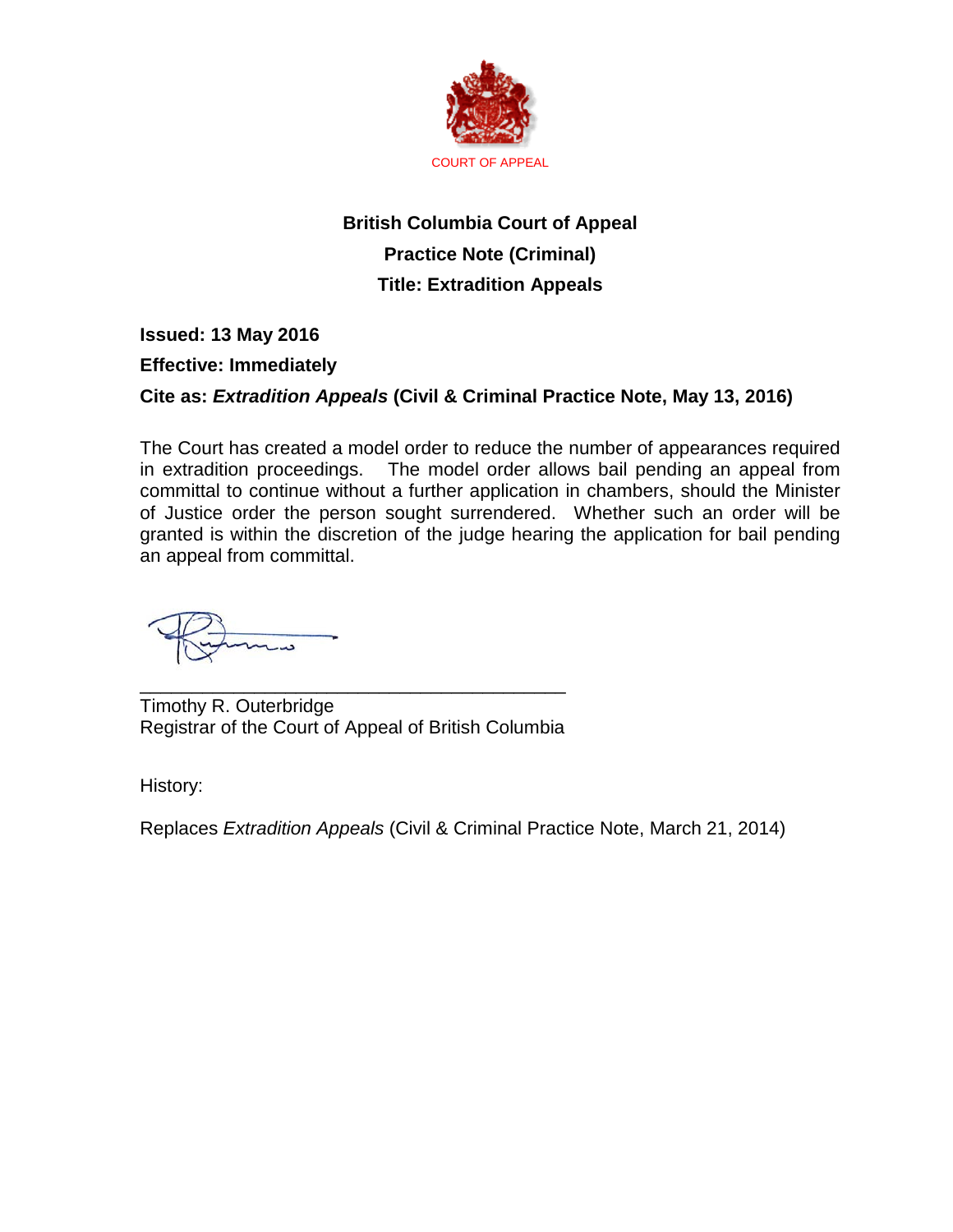Court of Appeal File No. **XXXXX** Supreme Court File No. XXXX DOB: XXXX

#### **COURT OF APPEAL**

#### **ORDER**

**The Attorney General of Canada on behalf of the United States of America Respondent v.**

#### **XXXX**

**Appellant**

| <b>BEFORE THE HONOURABLE</b> | XXXX the XXXX day |
|------------------------------|-------------------|
| XX JUSTICE XXXX              | Of XXXX, XXXX     |

'IN CHAMBERS'

**IT IS ORDERED** that the Appellant, unless he is detained for some cause other than the within extradition proceedings, be released from custody pending the determination of his appeal from committal, upon the Appellant entering into a **recognizance with XX sureties**

in the sum of **\$XXXXX**

#### **with the conditions that follow**

before a Justice of the Peace at the Courthouse, 800 Smithe Street, Vancouver, British Columbia

#### **without depositing any money or other valuable security**

with a Justice of the Peace.

Let the Prisoner be brought, in custody to: The Law Courts 800 Smithe Street Vancouver, British Columbia for the purpose of entering into his recognizance.